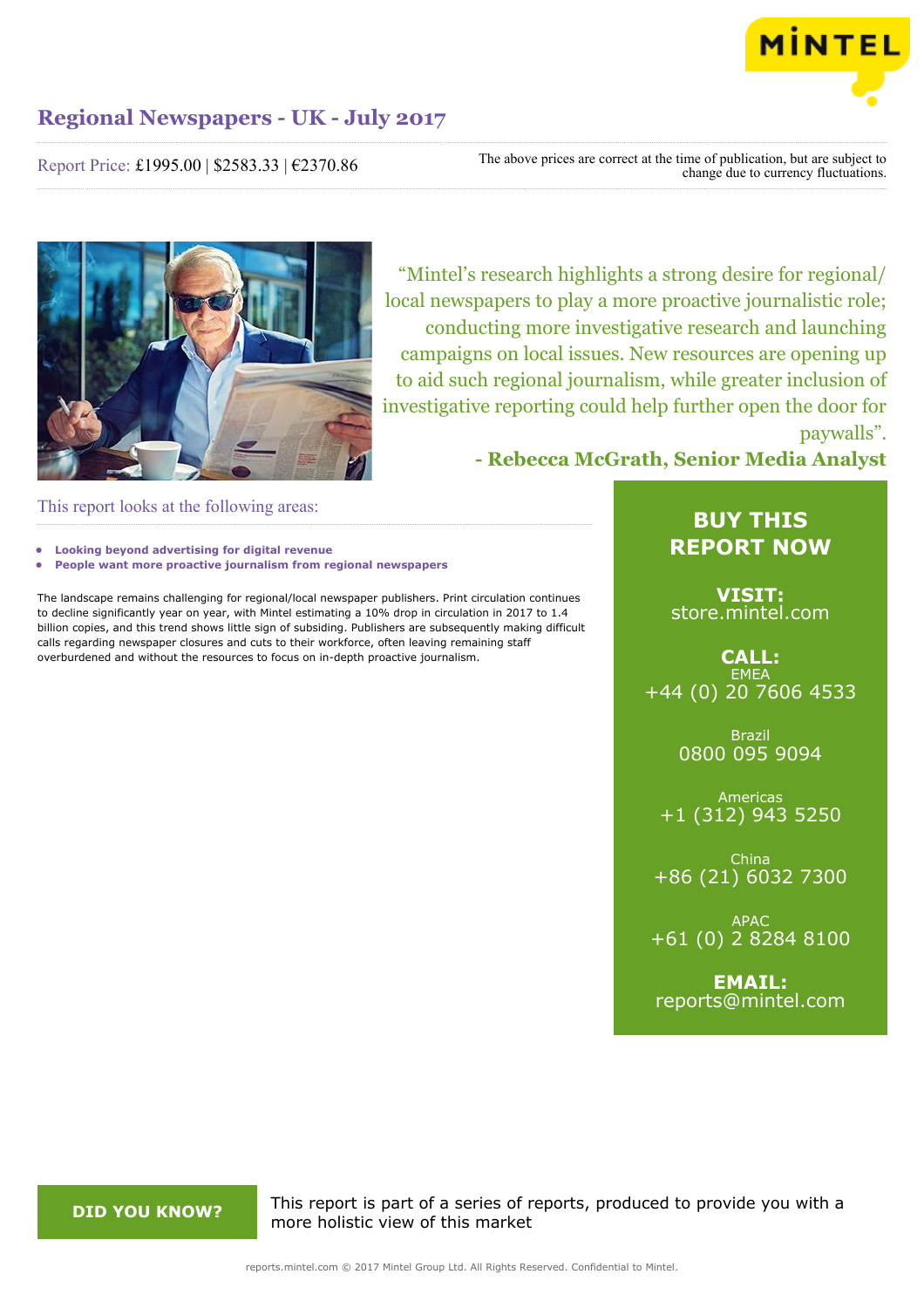

Report Price: £1995.00 | \$2583.33 | €2370.86

The above prices are correct at the time of publication, but are subject to change due to currency fluctuations.

# **Table of Contents**

| <b>Overview</b>                                                                                                                                |
|------------------------------------------------------------------------------------------------------------------------------------------------|
| What you need to know                                                                                                                          |
| Products covered in this Report                                                                                                                |
| <b>Executive Summary</b>                                                                                                                       |
| The market                                                                                                                                     |
| Steep print circulation declines continue<br>Figure 1: Forecast for annual circulation of print regional newspapers in the UK, 2012-22         |
| Figure 2: Forecast for annual circulation of print regional newspapers in the UK, 2012-22                                                      |
| but browser numbers keep growing<br>Figure 3: Forecast for the volume of daily unique browsers of regional newspaper digital networks, 2012-22 |
| Key players                                                                                                                                    |
| Trinity Mirror acquires Local World                                                                                                            |
| 'Hyperlocal' City of London free print newspaper launches                                                                                      |
| Free weeklies launched by Newsquest                                                                                                            |
| Johnston Press campaigns on road deaths                                                                                                        |
| Trinity Mirror helps people find hyperlocal information                                                                                        |
| Dundee Courier implements metered paywall                                                                                                      |
| The consumer                                                                                                                                   |
| One in five read a regional newspaper daily<br>Figure 4: Frequency read daily regional newspapers, May 2017                                    |
| Figure 5: Frequency read weekly regional newspapers, May 2017                                                                                  |
| Few are paying for digital newspapers<br>Figure 6: Types of regional newspapers read, May 2017                                                 |
| Local TV news is the main alternative way people look for regional news<br>Figure 7: Alternative sources for regional news, May 2017           |
| Stories about local people by far the most popular topic<br>Figure 8: Preferred regional newspaper topics, May 2017                            |
| Some show willingness to pay for digital<br>Figure 9: Willingness to pay for digital regional newspapers, May 2017                             |
| A monthly subscription fee is the preferred payment model<br>Figure 10: Preferred online newspaper payment method, May 2017                    |
| Six in 10 want more investigative journalism from regional papers<br>Figure 11: Attitudes towards regional newspapers, May 2017                |
| What we think                                                                                                                                  |
| <b>Issues and Insights</b>                                                                                                                     |
| Looking hevand advertising for digital revenue                                                                                                 |

Looking beyond advertising for digital revenue

# **BUY THIS** REPORT NOW

**VISIT:** [store.mintel.com](http://reports.mintel.com//display/store/793409/) **CALL:** EMEA +44 (0) 20 7606 4533 | Brazil 0800 095 9094 Americas +1 (312) 943 5250 China +86 (21) 6032 7300 APAC +61 (0) 2 8284 8100 **EMAIL:** [reports@mintel.com](mailto:reports@mintel.com)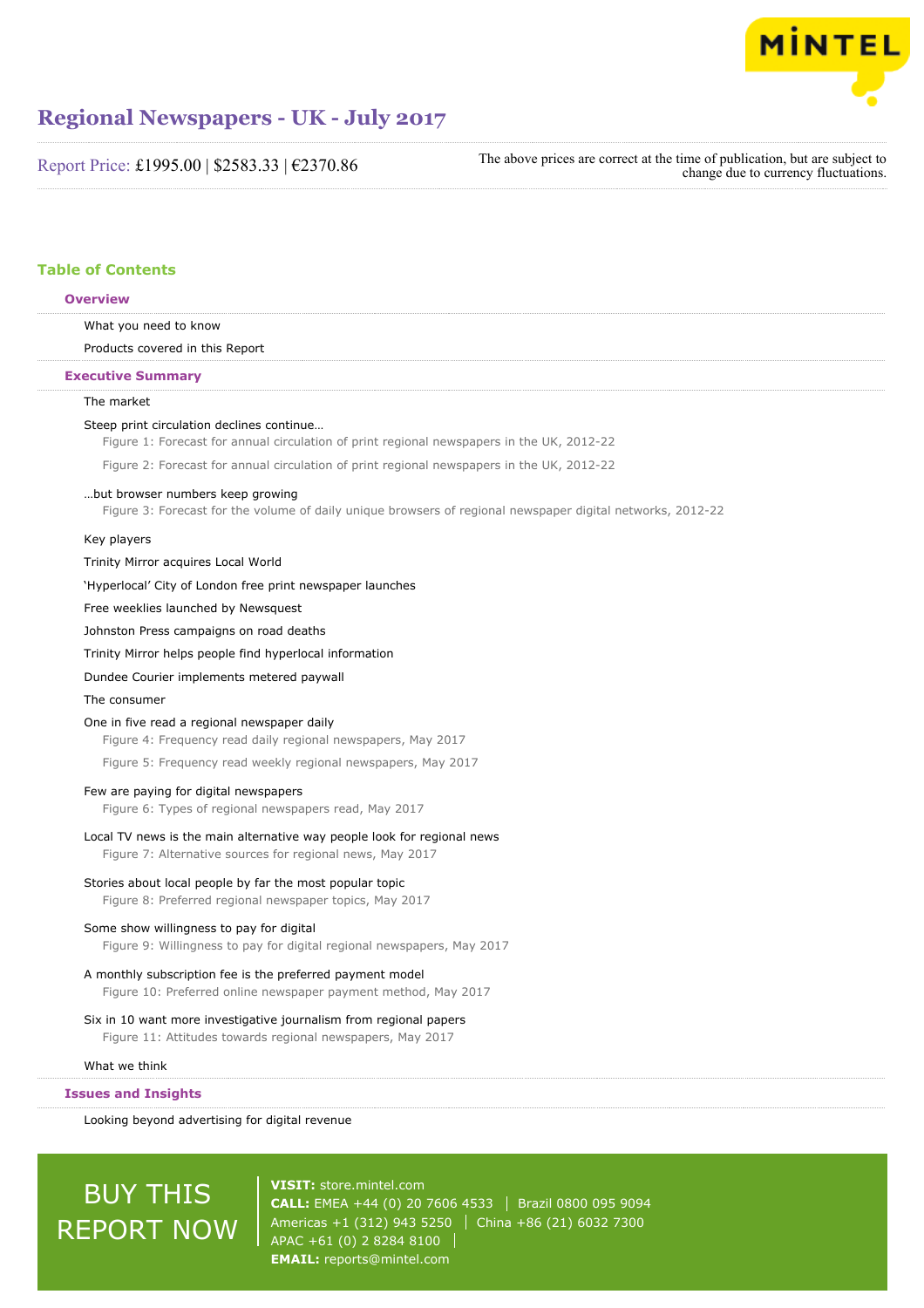

# Report Price: £1995.00 | \$2583.33 | €2370.86

The above prices are correct at the time of publication, but are subject to change due to currency fluctuations.

The facts The implications People want more proactive journalism from regional newspapers The facts The implications Steep print circulation declines continue… …but browser numbers keep growing The smartphone becomes the primary device for reading news Local newspapers look to assert themselves among fake news controversy Section 40 causes press concerns as press regulation battle continues Details revealed regarding the BBC's £8 million annual local press investment Steep print circulation declines continue… Figure 12: Forecast for annual circulation of print regional newspapers in the UK, 2012-22 Figure 13: Forecast for annual circulation of print regional newspapers in the UK, 2012-22 …but browser numbers keep growing Figure 14: Forecast for annual circulation of print regional newspapers in the UK, 2012-22 Figure 15: Forecast for the volume of daily unique browsers of regional newspaper digital networks, 2012-22 The impact of Brexit Forecast methodology The smartphone becomes the primary device for reading news online Figure 16: Devices used to read national news, October 2016 Cover prices continue to rise Figure 17: UK cover price for leading regional dailies, Monday-Friday, December 2015 and December 2016 Local newspapers look to assert themselves amid fake news controversy Ad blockers pose a growing threat to advertising revenue Section 40 causes press concerns as regulation battle continues Details revealed regarding the BBC's £8 million annual local press investment Evening titles see sharpest circulation declines Trinity Mirror acquires Local World New print newspapers are being introduced 'Hyperlocal' City of London free print newspaper launches New free weeklies launched by Newsquest Dundee Evening Telegraph introduces new Saturday edition Johnston Press campaigns on road deaths **The Market – What You Need to Know Market Size and Forecast Market Drivers Key Players – What You Need to Know**

# BUY THIS REPORT NOW

**VISIT:** [store.mintel.com](http://reports.mintel.com//display/store/793409/) **CALL:** EMEA +44 (0) 20 7606 4533 Brazil 0800 095 9094 Americas +1 (312) 943 5250 | China +86 (21) 6032 7300 APAC +61 (0) 2 8284 8100 **EMAIL:** [reports@mintel.com](mailto:reports@mintel.com)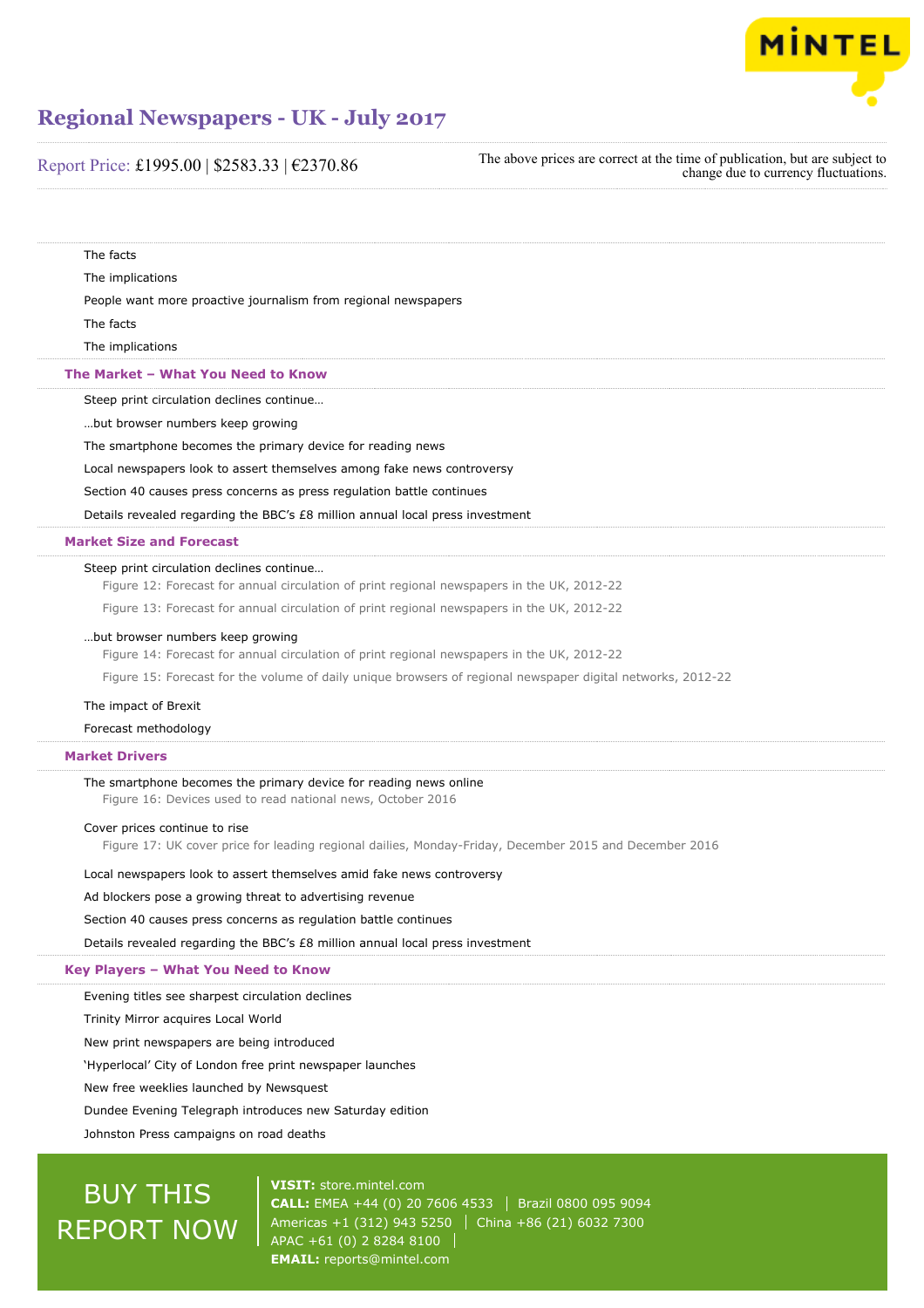

Report Price: £1995.00 | \$2583.33 | €2370.86

The above prices are correct at the time of publication, but are subject to change due to currency fluctuations.

Trinity Mirror targets London football fans with new website

Trinity Mirror helps people find hyperlocal information

Dundee Courier implements metered paywall

# **Market Share**

## Further print declines at major regional newspapers

Figure 18: Average print circulation for leading print titles, 2015 and 2016

Major declines for paid newspapers while free papers have mixed results

Figure 19: Average circulation of top 10 paid weekly regional newspapers, July-Dec 2015 and 2016

Figure 20: Average circulation of top 10 free weekly regional newspapers, July-Dec 2015 and 2016

### Trinity Mirror dominates online

Figure 21: Leading press online networks, daily unique browsers, July-Dec 2015 and 2016

Trinity Mirror acquires Local World

Archant makes redundancies as it centralises operations

Iliffe Media completes acquisition of Johnston Press titles

# **Launch Activity and Innovation**

New print newspapers are introduced 'Hyperlocal' City of London free print newspaper launches

Complementary free weeklies launched by Newsquest

Dundee Evening Telegraph introduces new Saturday edition

Newspapers explore different payment models

Dundee Courier implements metered paywall

Liverpool Echo aims to capitalise on hard-core fans with Anfield Extra

Appealing for donations

Readers asked to write and publish stories

Johnston Press creates investigative journalism unit

Blackpool Gazette uses Facebook Live

Trinity Mirror helps people find hyperlocal information

Trinity Mirror targets London football fans with new website

Manchester Evening News launches election chatbot

Moving images being trialled in print newspaper

## **The Consumer – What You Need to Know**

One in five read a regional newspaper daily

Local TV news is the main alternative way people look for local news

People are unsure about what newspapers are available for their area

Stories about local people by far the most popular topic

Many are still willing to pay for regional news

Six in 10 want more investigative journalism

People want newspapers to have strong local political points of view

# BUY THIS REPORT NOW

**VISIT:** [store.mintel.com](http://reports.mintel.com//display/store/793409/) **CALL:** EMEA +44 (0) 20 7606 4533 Brazil 0800 095 9094 Americas +1 (312) 943 5250 China +86 (21) 6032 7300 APAC +61 (0) 2 8284 8100 **EMAIL:** [reports@mintel.com](mailto:reports@mintel.com)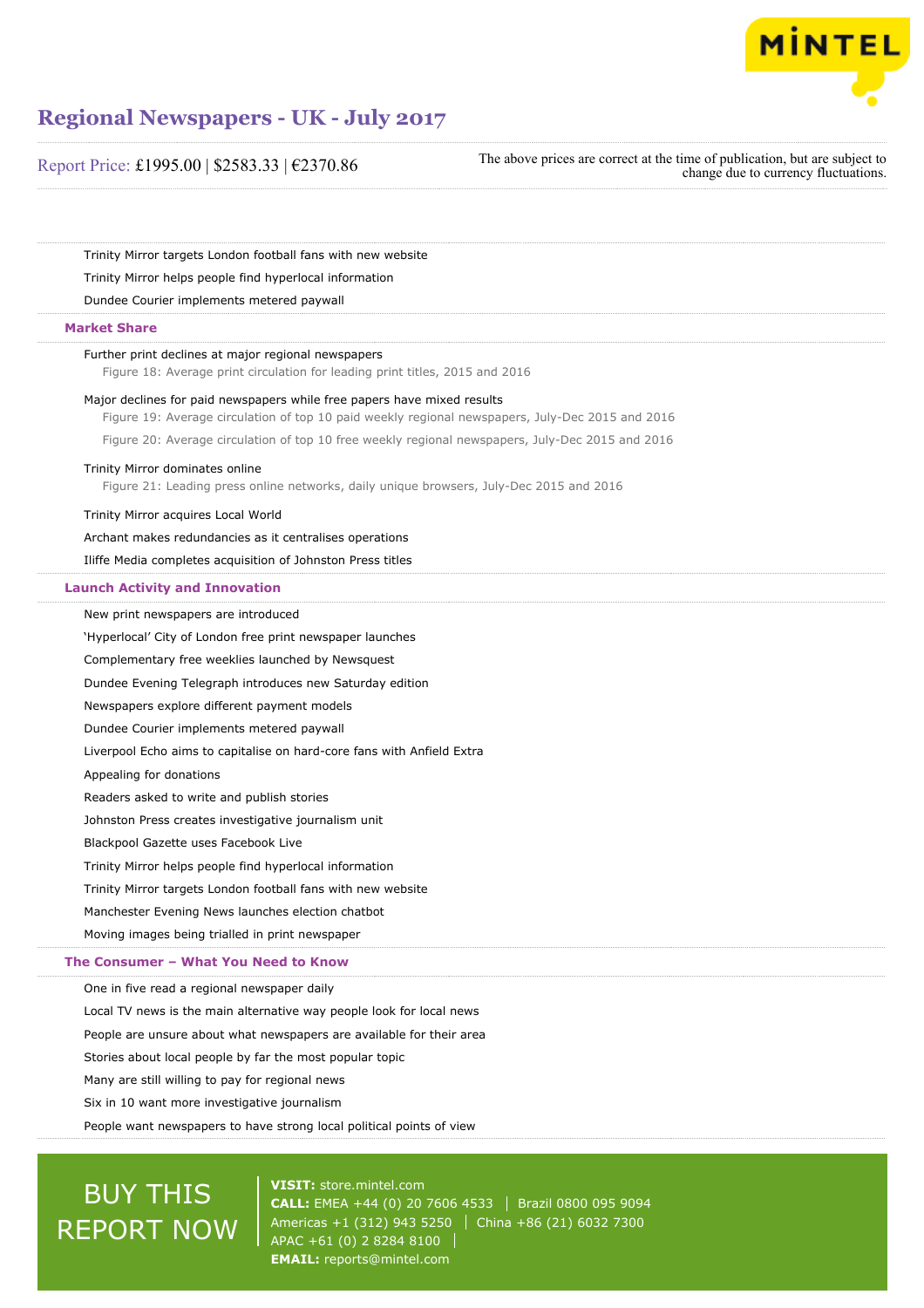

Report Price: £1995.00 | \$2583.33 | €2370.86

The above prices are correct at the time of publication, but are subject to change due to currency fluctuations.

# **Formats of Regional Newspapers Read**

### One in five read a regional newspaper daily

Figure 22: Frequency of reading daily regional newspapers, May 2017

Figure 23: Frequency of reading weekly regional newspapers, May 2017

## Free print is the most popular format

### Few are currently paying for digital newspapers

Figure 24: Types of regional newspapers read, May 2017

#### **Alternative Sources for Regional News**

### Local TV news is the main alternative

#### The BBC tries to mitigate its threat

Figure 25: Alternative sources for regional news, May 2017

# Social media is the main alternative way 16-24s look for regional news

Figure 26: Alternative sources for regional news, by age, May 2017

Fake news on social media presents an opportunity to emphasise trustworthiness

## **Availability of Regional Newspapers**

### Publishers can do more to boost awareness

#### There is an audience for new free newspapers

Figure 27: Availability of free regional newspapers, May 2017

#### **Willingness to Pay for Regional Newspapers**

### There is still a willingness to pay for print

Figure 28: Willingness to pay for print regional newspapers, May 2017

## Some willingness to pay for digital

Figure 29: Willingness to pay for digital regional newspapers, May 2017

## Monthly subscription fee is the preferred payment model

#### Tailoring paywalls for areas and demographics

Figure 30: Preferred online newspaper payment method, May 2017

## **Preferred Regional Newspaper Topics**

### Stories about local people by far the most popular topic

Figure 31: Preferred regional newspaper topics, May 2017

### Sport is the most important topic for young men

Figure 32: Would most like more coverage on sport, by gender and age, May 2017

# Interest in shopping and nightlife creates opportunities for revenue diversification Figure 33: Preferred regional newspaper topics, by gender and age, May 2017

# **Attitudes towards Regional Newspapers**

### Six in 10 want more investigative journalism

Figure 34: Attitudes towards regional newspapers, May 2017

# A stronger point of view could encourage people to pay for digital

# BUY THIS REPORT NOW

**VISIT:** [store.mintel.com](http://reports.mintel.com//display/store/793409/) **CALL:** EMEA +44 (0) 20 7606 4533 Brazil 0800 095 9094 Americas +1 (312) 943 5250 | China +86 (21) 6032 7300 APAC +61 (0) 2 8284 8100 **EMAIL:** [reports@mintel.com](mailto:reports@mintel.com)